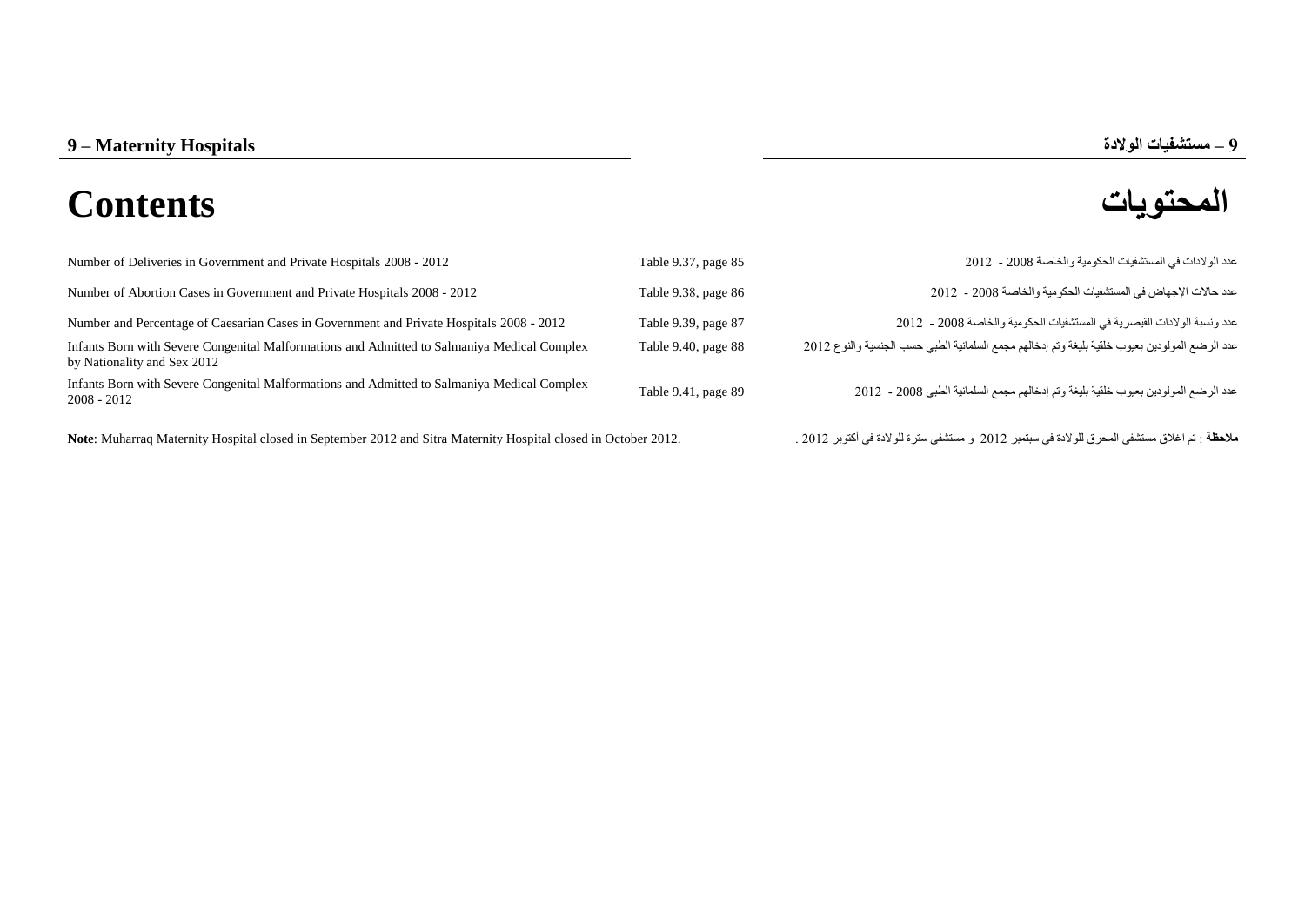<span id="page-1-0"></span>

| <b>Description</b>                 | 2012   | 2011      | 2010      | 2009      | 2008      | البيان                             |
|------------------------------------|--------|-----------|-----------|-----------|-----------|------------------------------------|
| <b>Government Hospitals</b>        | 15,354 | 12,170    | 12,875    | 15,279    | 14,766    | المستشفيات الحكومية                |
| Ministry of Health Hospitals       | 10,182 | 8,411     | 9,349     | 11,550    | 10,772    | مستشفيات وزارة الصحة               |
| King Hamad University Hospital     | 1,229  | <b>NA</b> | <b>NA</b> | <b>NA</b> | <b>NA</b> | مستشفى الملك حمد الجامعي           |
| <b>Military Hospital</b>           | 3,943  | 3,759     | 3,526     | 3,729     | 3,994     | المستشفى العسكري                   |
| <b>Private Hospitals</b>           | 3,048  | 2,363     | 2,338     | 2,340     | 1,904     | المستشفيات الخاصة                  |
| International Hospital of Bahrain  | 138    | 177       | 179       | 321       | 294       | مستشفى البحرين الدولي              |
| American Mission Hospital          | 593    | 405       | 673       | 758       | 644       | مستشفى الأرسالية الأمريكية         |
| Awali Hospital                     | 170    | 173       | 133       | 135       | 142       | مستشفى العوالى                     |
| Ibn Al-Nafees Hospital             | 459    | 418       | 391       | 347       | 198       | مستشفى إبن النفيس                  |
| <b>Bahrain Specialist Hospital</b> | 656    | 785       | 735       | 624       | 547       | مستشفى البحرين التخصصي             |
| Noor Specialist Hospital           | 51     | 66        | 80        | 69        | 36        | مستشفى نور التخصصي                 |
| Al-Hilal Hospital                  | 226    | 125       | 33        | 28        | 43        | مستشفى الهلال                      |
| Al-Kindi Specialised Hospital      | 146    | 147       | 114       | 58        | <b>NA</b> | مستشفى الكندي التخصصي              |
| Royal Bahrain Hospital             | 609    | 67        | <b>NA</b> | <b>NA</b> | <b>NA</b> | مستشفى رويال البحرين               |
| At Home and On route to Hospital   | 68     | 60        | 91        | 81        | 79        | في المنز ل وفي الطريق الى المستشفى |
| <b>Total</b>                       | 18,470 | 14,593    | 15,304    | 17,700    | 16,749    | الحملة                             |

## **جدول 9.37 Table عدد الوالدات في المستشفيات الحكومية <sup>و</sup> الخاصة 2008 - 2012 Number of Deliveries in Government and Private Hospitals 2008 - 2012**

ملاحظة : يبين الجدول بيانات عدد الولادات فقط وقد تتضمن الولادة الواحدة ,only deliveries only والدادة فقط وقد تتضمن الولادة الواحدة ,only deliveries only deliveries only deliveries only deliveries only

a delivery may include one or more births (twins ... etc.).<br>لمعرفة بيانات المواليد يمكن الرجوع إلى فصل "الإحصاءات الحيوية" .<br>لمعرفة بيانات المواليد يمكن الرجوع إلى فصل "الإحصاءات الحيوية" . For information about births, refer to "Vital Statistics" chapter.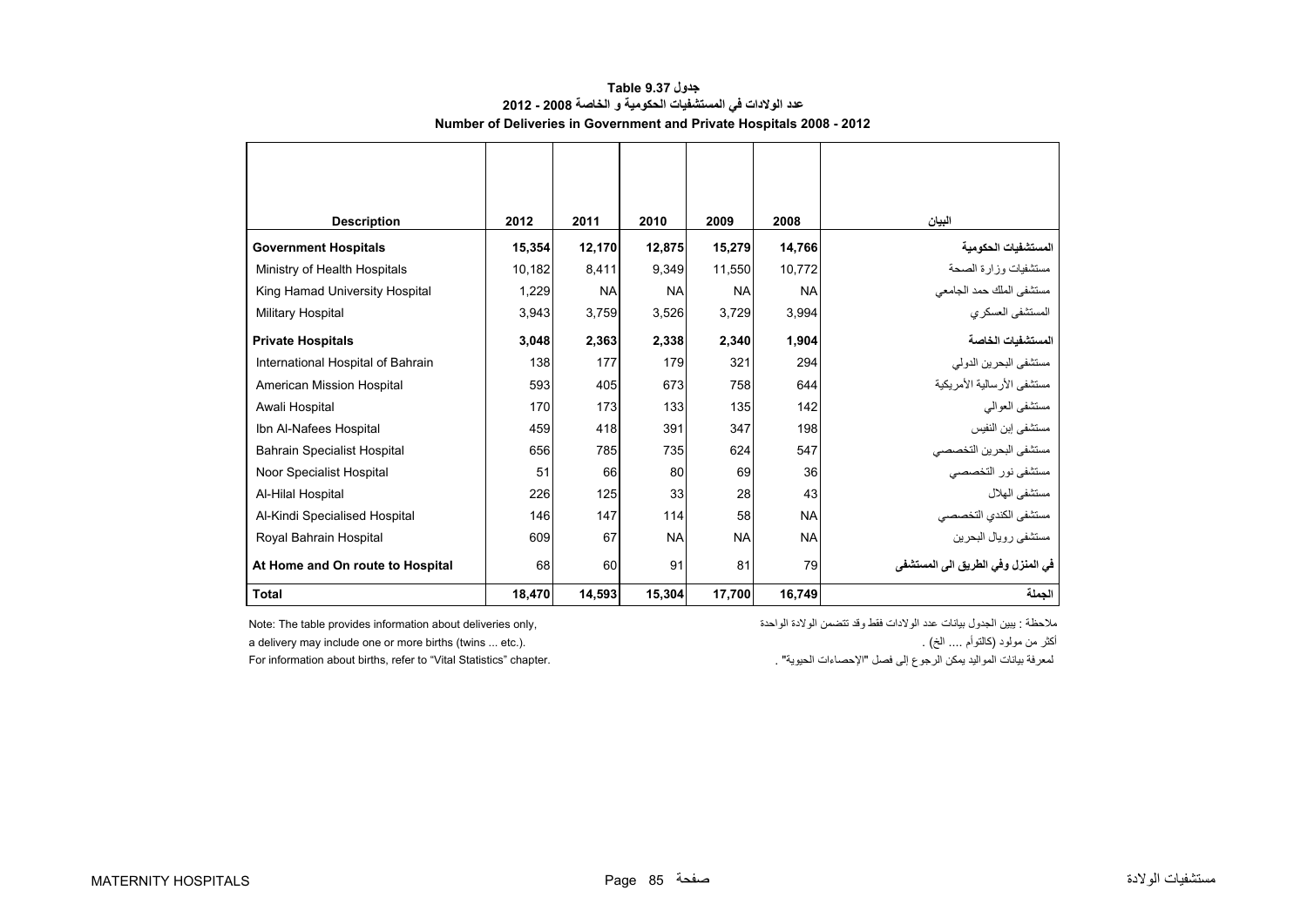<span id="page-2-0"></span>

| <b>Description</b>                 | 2012     | 2011      | 2010           | 2009      | 2008      | البيان                     |
|------------------------------------|----------|-----------|----------------|-----------|-----------|----------------------------|
| <b>Government Hospitals</b>        | 1,941    | 1,964     | 2,106          | 2,052     | 2,362     | المستشفيات الحكومية        |
| Ministry of Health Hospitals       | 1,382    | 1,462     | 1,521          | 1,554     | 1,486     | مستشفيات وزارة الصحة       |
| King Hamad University Hospital     | $\cdots$ | <b>NA</b> | <b>NA</b>      | <b>NA</b> | <b>NA</b> | مستشفى الملك حمد الجامعي   |
| Military Hospital                  | 559      | 502       | 585            | 498       | 876       | المستشفى العسكري           |
| <b>Private Hospitals</b>           | 522      | 488       | 419            | 342       | 213       | المستشفيات الخاصة          |
| International Hospital of Bahrain  | 19       | 32        | $\overline{c}$ | 1         | 28        | مستشفى البحرين الدولي      |
| American Mission Hospital          | 91       | 88        | 122            | 137       | 112       | مستشفى الأرسالية الأمريكية |
| Awali Hospital                     | $\cdots$ |           |                |           |           | مستشفى العوالمي            |
| Ibn Al-Nafees Hospital             | 59       | 86        | 26             | 11        | 29        | مستشفى إبن النفيس          |
| <b>Bahrain Specialist Hospital</b> | 65       | 52        | 148            | 71        | 23        | مستشفى البحرين التخصصي     |
| Noor Specialist Hospital           | 15       | 8         | 12             | 23        | 21        | مستشفى نور التخصصي         |
| Al-Hilal Hospital                  | 189      | 184       | 109            | 99        |           | مستشفى الهلال              |
| Al-Kindi Specialised Hospital      | 43       | 26        | 22             | 16        | <b>NA</b> | مستشفى الكندي التخصصي      |
| Royal Bahrain Hospital             | 41       | 12        | <b>NA</b>      | <b>NA</b> | <b>NA</b> | مستشفى رويال البحرين       |
| <b>Total</b>                       | 2,463    | 2,452     | 2,525          | 2,394     | 2,575     | الجملة                     |

## **جدول 9.38 Table عدد حاالت اإلجھاض في المستشفيات الحكومية والخاصة 2008 - 2012 Number of Abortion Cases in Government and Private Hospitals 2008 - 2012**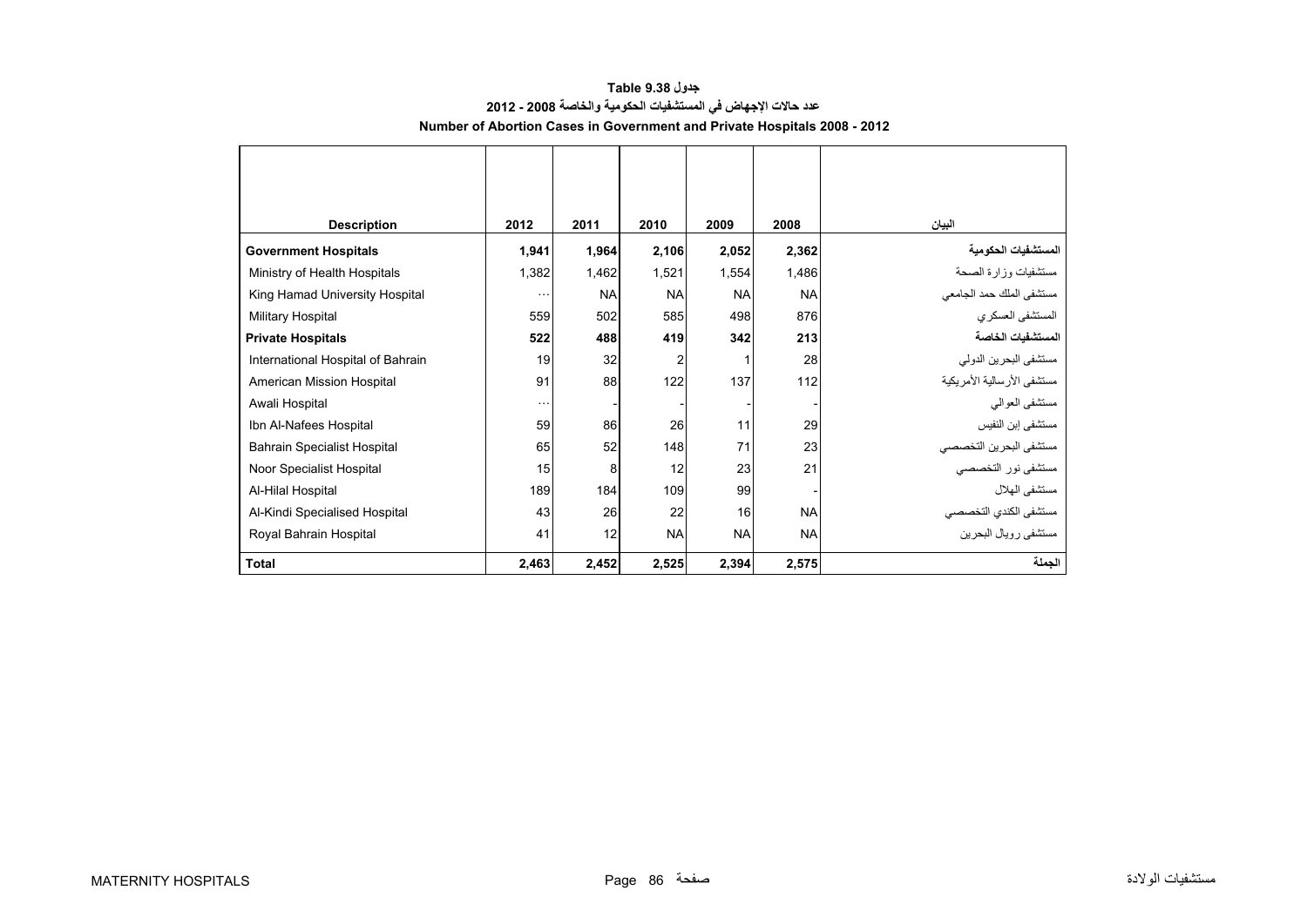<span id="page-3-0"></span>

|                                    | 2012 |       |           |           |           | 2011      |           | 2010      |           | 2009      | 2008                       |  |  |
|------------------------------------|------|-------|-----------|-----------|-----------|-----------|-----------|-----------|-----------|-----------|----------------------------|--|--|
|                                    |      |       |           |           |           |           |           |           |           |           |                            |  |  |
|                                    |      | العدد |           | العدد     |           | العدد     |           | العدد     |           | العدد     |                            |  |  |
| <b>Description</b>                 | $\%$ | No.   | $\%$      | No.       | $\%$      | No.       | %         | No.       | %         | No.       | البيان                     |  |  |
| <b>Government Hospitals</b>        | 23   | 3,511 | 26        | 3,189     | 25        | 3,178     | 21        | 3,267     | 21        | 3,123     | المستشفيات الحكومية        |  |  |
| Ministry of Health Hospitals       | 23   | 2,339 | 27        | 2,296     | 25        | 2,330     | 21        | 2,397     | 21        | 2,304     | مستشفيات وزارة الصحة       |  |  |
| King Hamad University Hospital     | 21   | 254   | <b>NA</b> | <b>NA</b> | <b>NA</b> | <b>NA</b> | <b>NA</b> | <b>NA</b> | <b>NA</b> | <b>NA</b> | مستشفى الملك حمد الجامعي   |  |  |
| Military Hospital                  | 23   | 918   | 24        | 893       | 24        | 848       | 23        | 870       | 21        | 819       | المستشفى العسكري           |  |  |
| <b>Private Hospitals</b>           | 40   | 1,204 | 47        | 1,112     | 40        | 931       | 40        | 908       | 42        | 806       | المستشفيات الخاصة          |  |  |
| International Hospital of Bahrain  | 49   | 67    | 39        | 69        | 46        | 83        | 39        | 125       | 43        | 127       | مستشفى البحرين الدولي      |  |  |
| American Mission Hospital          | 35   | 208   | 70        | 283       | 43        | 291       | 47        | 356       | 40        | 260       | مستشفى الأرسالية الأمريكية |  |  |
| Awali Hospital                     | 46   | 79    | 40        | 70        | 35        | 46        | 21        | 29        | 52        | 74        | مستشفى العوالي             |  |  |
| Ibn Al-Nafees Hospital             | 36   | 165   | 39        | 163       | 20        | 80        | 27        | 95        | 47        | 94        | مستشفى إبن النفيس          |  |  |
| <b>Bahrain Specialist Hospital</b> | 43   | 281   | 39        | 308       | 43        | 319       | 40        | 248       | 39        | 215       | مستشفى البحرين التخصصي     |  |  |
| Noor Specialist Hospital           | 57   | 29    | 62        | 41        | 45        | 36        | 57        | 39        | 53        | 19        | مستشفى نور التخصصي         |  |  |
| Al-Hilal Hospital                  | 50   | 113   | 71        | 89        | 45        | 15        | 57        | 16        | 40        | 17        | مستشفى الهلال              |  |  |
| Al-Kindi Specialised Hospital      | 53   | 78    | 50        | 74        | 54        | 61        | 62        | 36        | <b>NA</b> | <b>NA</b> | مستشفى الكندي التخصصي      |  |  |
| Royal Bahrain Hospital             | 30   | 184   | 22        | 15        | <b>NA</b> | <b>NA</b> | <b>NA</b> | <b>NA</b> | <b>NA</b> | <b>NA</b> | مستشفى رويال البحرين       |  |  |
| <b>Total</b>                       | 26   | 4,715 | 30        | 4,301     | 27        | 4,109     | 24        | 4,175     | 24        | 3,929     | الجملة                     |  |  |
| <b>Abroad Deliveries</b>           | 30   | 106   | 26        | 109       | 22        | 86        | 26        | 109       | 22        | 80        | خارج البحرين               |  |  |
| <b>Total</b>                       | 26   | 4.821 | 29        | 4.410     | 27        | 4.195     | 24        | 4.284     | 24        | 4.009     | الحملة                     |  |  |

**جدول 9.39 Table عدد ونسبة الوالدات القيصرية في المستشفيات الحكومية <sup>و</sup> الخاصة 2007 - 2011 Number and Percentage of Caesarian Cases in Government and Private Hospitals 2007 - 2011**

Note: excluding deliveries at Home and On route to Hospital .

ملاحظة : البيانات لاتشمل الولادات في المنزل وفي الطريق الى المستشفى .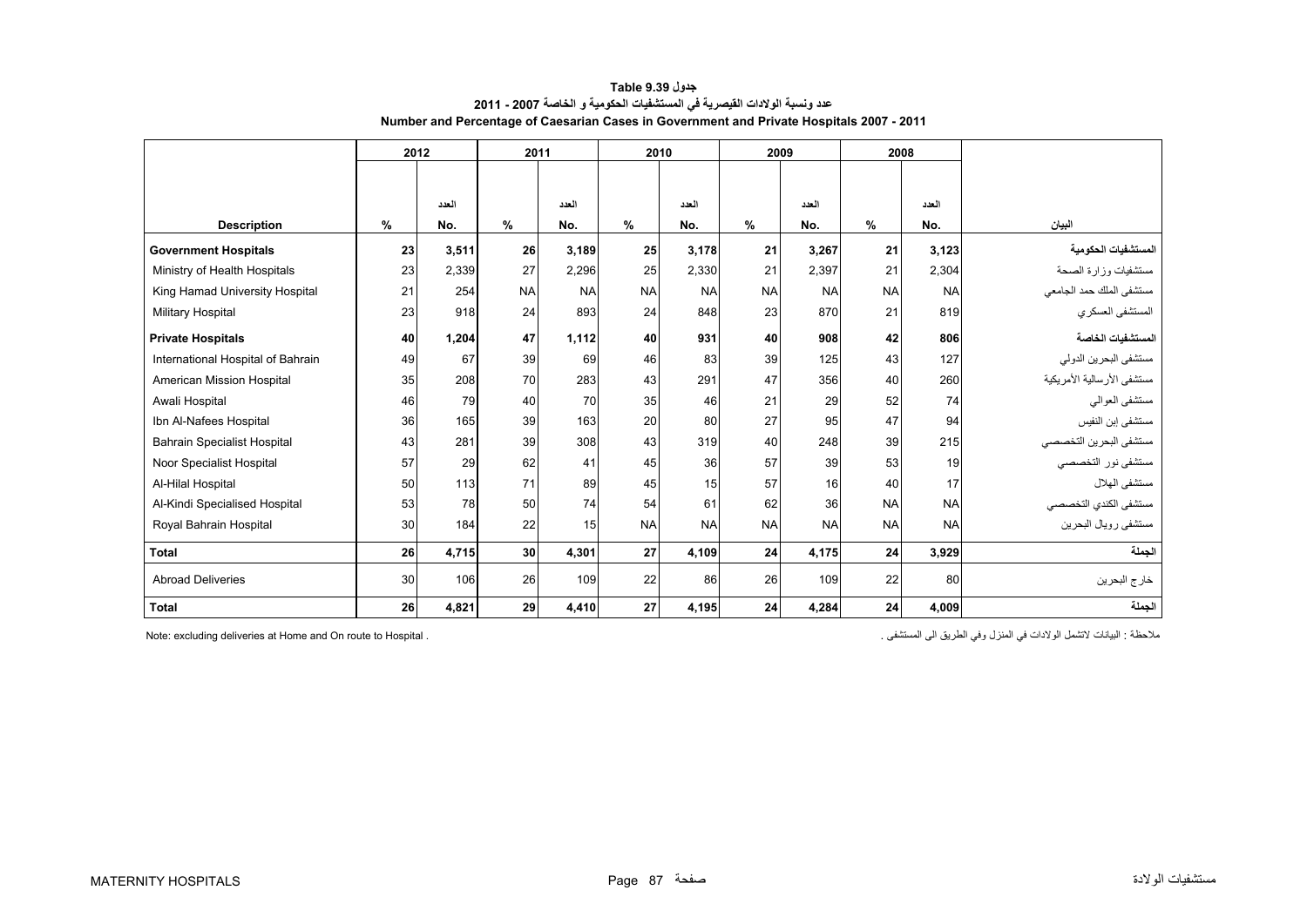<span id="page-4-0"></span>

| <b>Total</b>           |                |                    | Non-Bahraini الجملة    |                | غير بحريني         | <b>Bahraini</b><br>بحريني |                |             |          |           |                                                        |                           |
|------------------------|----------------|--------------------|------------------------|----------------|--------------------|---------------------------|----------------|-------------|----------|-----------|--------------------------------------------------------|---------------------------|
| الجملة<br><b>Total</b> | أنشى<br>Female | ذكر<br><b>Male</b> | الجملة<br><b>Total</b> | أننى<br>Female | نكر<br><b>Male</b> | الجملة<br><b>Total</b>    | أنشى<br>Female | ذكر<br>Male |          |           | العيوب الخلقية<br><b>Congenital Malformation</b>       | رمز التصنيف<br>ICD10 Code |
| 16                     |                | 10                 |                        |                |                    | 14                        | 6              |             | 8 Alive  | حي        | التشو هات الخلقية في الجهاز العصبي                     | Q00-Q07                   |
|                        |                |                    |                        |                |                    |                           |                |             | Dead     | ميت       | Congenital Malformations of the Nervous System         |                           |
|                        |                |                    |                        |                |                    |                           |                |             | - Alive  | حي        | التشوهات الخلقية بالعين والأذن والوجه والرقبة          | Q10-Q18                   |
|                        |                |                    |                        |                |                    |                           |                |             | Dead     | میت       | Congenital Malformations of Eye, Ear, Face and Neck    |                           |
| 20                     |                | 17                 |                        |                |                    | 18                        | 3              |             | 15 Alive | حي        | (الدوراني)التشوهات الخلقية بالجهاز الدوري              | Q20-Q28                   |
| $\mathbf{2}$           |                |                    |                        |                |                    | 1                         | $\overline{1}$ |             | Dead     | میت       | Congenital Malformations of the Circulatory System     |                           |
| 18                     | 11             |                    |                        |                |                    | 15                        | 10             |             | 5 Alive  | احي       | التشو هات الخلقية بالجهاز التنفسي                      | Q30-Q34                   |
|                        |                |                    |                        |                |                    | 3                         |                |             | 2 Dead   | میت       | Congenital Malformations of the Respiratory System     |                           |
|                        |                |                    |                        |                |                    |                           |                |             | 3 Alive  |           | الشق الخلقي بالشفة أو بالحنك                           | Q35-Q37                   |
|                        |                |                    |                        |                |                    |                           |                |             | Dead     | حي<br>میت | Cleft Lip and Cleft Palate                             |                           |
| 14                     |                |                    |                        |                |                    | 11                        | 5              |             | 6 Alive  |           | التشوهات الخلقية الأخرى بالجهاز الهضمى                 | Q38-Q45                   |
|                        |                |                    |                        |                |                    |                           |                |             | 0 Dead   | حي<br>میت | Other Congenital Malformations of the Digestive System |                           |
| 14                     |                | 10                 |                        |                |                    | 14                        |                |             | 10 Alive |           | التشوهات الخلقية بالأعضاء التناسلية والجهاز البولى     | Q46-Q64                   |
| 2                      |                | 2                  |                        |                |                    | $\overline{2}$            |                |             | 2 Dead   | حي<br>میت | Congenital Malformations of Genital Organs             |                           |
|                        |                |                    |                        |                |                    |                           |                |             |          |           | and Urinary System                                     |                           |
| 16                     |                | 9                  |                        | 2              |                    | 13                        | 5              |             | 8 Alive  | حي        | التشوهات وتغييرات الشكل الخلقية بالجهاز العضلى الحركى  | Q65-Q79                   |
|                        |                |                    |                        |                |                    | 3                         |                |             | 2 Dead   | میت       | <b>Congenital Malformations and Deformations</b>       |                           |
|                        |                |                    |                        |                |                    |                           |                |             |          |           | of the Musculoskeletal System                          |                           |
|                        |                | 2                  |                        |                |                    |                           |                |             | 1 Alive  | حي        | التشو هات الخلقية الأخر ي                              | Q80-Q89                   |
|                        |                |                    |                        |                |                    |                           | 3              |             | 1 Dead   | میت       | <b>Other Congenital Malformations</b>                  |                           |
|                        |                | 2                  |                        |                |                    |                           | $\overline{2}$ |             | 1 Alive  | حي        | شذوذات بالصبغيات لم تصنف في مكان أخر                   | Q90-Q99                   |
|                        |                |                    |                        |                |                    |                           |                |             | Dead     | میت       | Chromosomal Abnormalities, not elsewhere classified    |                           |
| 116                    | 48             | 68                 | 20                     | 9 <sup>1</sup> | 11                 | 96                        | 39             |             | 57 Alive | حي        |                                                        |                           |
| 20                     | 12             | 8                  | 2                      |                | 1                  | 18                        | 11             |             | 7Dead    | ميت       | الجملة<br>Total                                        |                           |
| 136                    | 60             | 76                 | 22                     | 10             | 12                 | 114                       | 50             |             | 64 Total | الجملة    |                                                        |                           |

**جدول 9.40 Table عدد الرضع المولودين بعيوب خلقية بليغة وتم إدخالھم مجمع السلمانية الطبي حسب الجنسية والنوع<sup>2012</sup> Infants Born with Severe Congenital Malformations and Admitted to Salmaniya Medical Complex by Nationality and Sex 2012** 

Note: data shows infants born and admitted to the hospital with severe congenital malformations.

مالحظة : البيانات توضح الرضع المولودين بعيوب خلقية بليغة في عام ما وتم إدخالھم المستشفى .